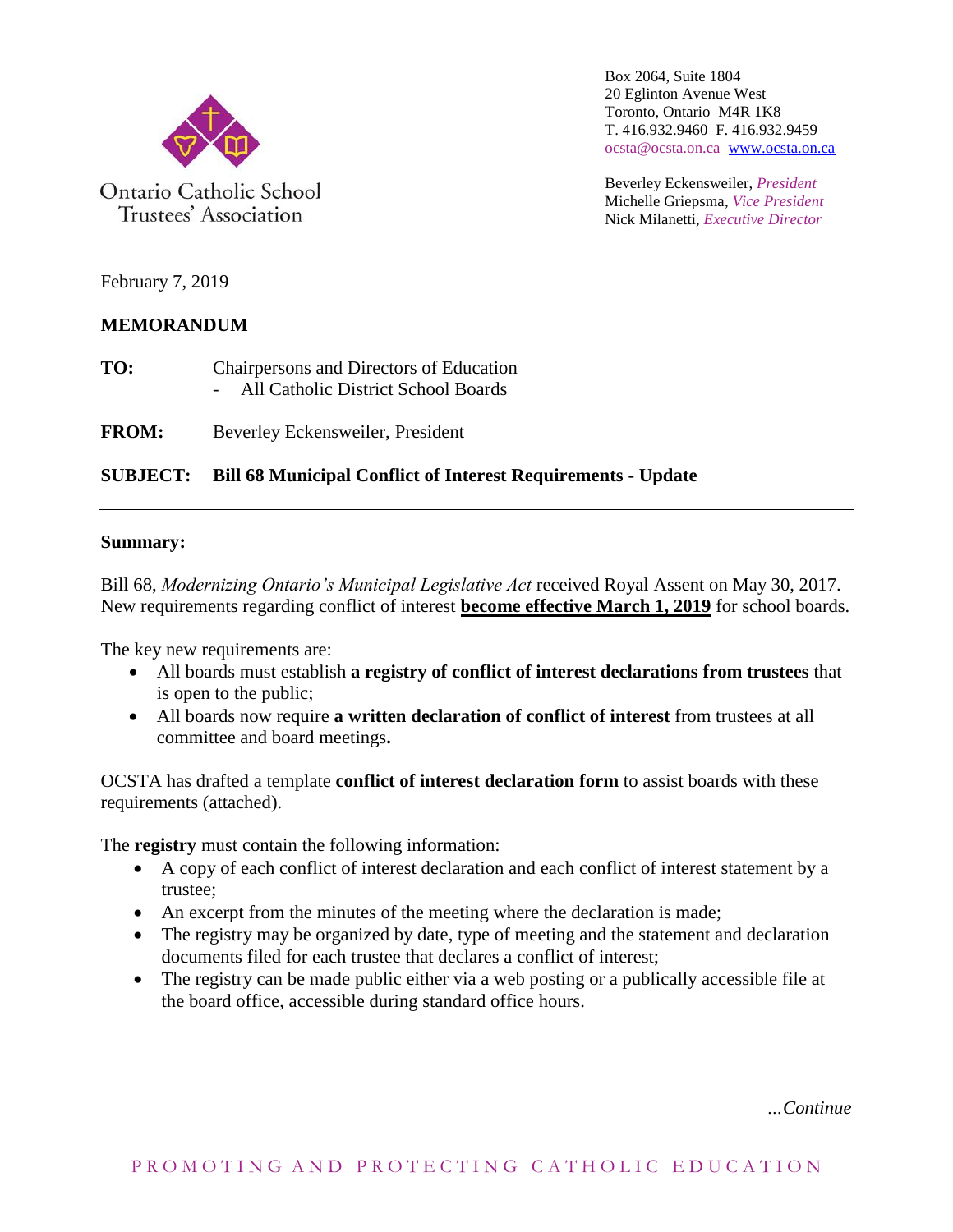#### **Background Information:**

Conflict of interest legislation is concerned only with pecuniary or financial interests. The *Municipal Conflict of Interest Act* refers to three kinds of financial interests:

- 1. Direct Interest: a trustee would have a direct interest if the board was considering buying property owned by the trustee;
- 2. Indirect Interest: a trustee is the senior officer of a company bidding for a board contract;
- 3. Deemed: a trustee's spouse, child or parent owns a company that is bidding for a board contract.

#### **Declaring a Conflict:**

If a trustee identifies a direct, indirect or deemed conflict of interest in a matter and is present at a meeting of the board or committee of the board which the matter is being discussed, he or she must declare a conflict **before** any discussion of the matter begins. The trustee is required to take the following steps:

- 1. Publicly declare the conflict of interest, state the general nature of the interest and have the declaration recorded in the minutes of the meeting;
- 2. File a written statement of the interest and its general nature with the secretary of the committee or board (effective March 1, 2019);
- 3. Do not vote on any question in respect to the matter;
- 4. Do not take part in any discussion of the matter;
- 5. Do not attempt to influence the voting on any question related to the matter;
- 6. In a closed session of a committee or board meeting, the trustee with conflict should leave the room for as long as the matter is discussed and have that fact recorded in the minutes.

#### **Filing Trustee Campaign Financial Statements:**

As a reminder, all trustees are required to complete and file accurate campaign financial statements by 2;00 pm on March 29, 2019. If you have a bookkeeper or accountant complete the financial statement for you, you are still responsible for ensuring that it is complete and accurate and filed on time.

If you have any questions please contact myself or Stephen Andrews at [sandrews@ocsta.on.ca.](mailto:sandrews@ocsta.on.ca)

*Attachment*